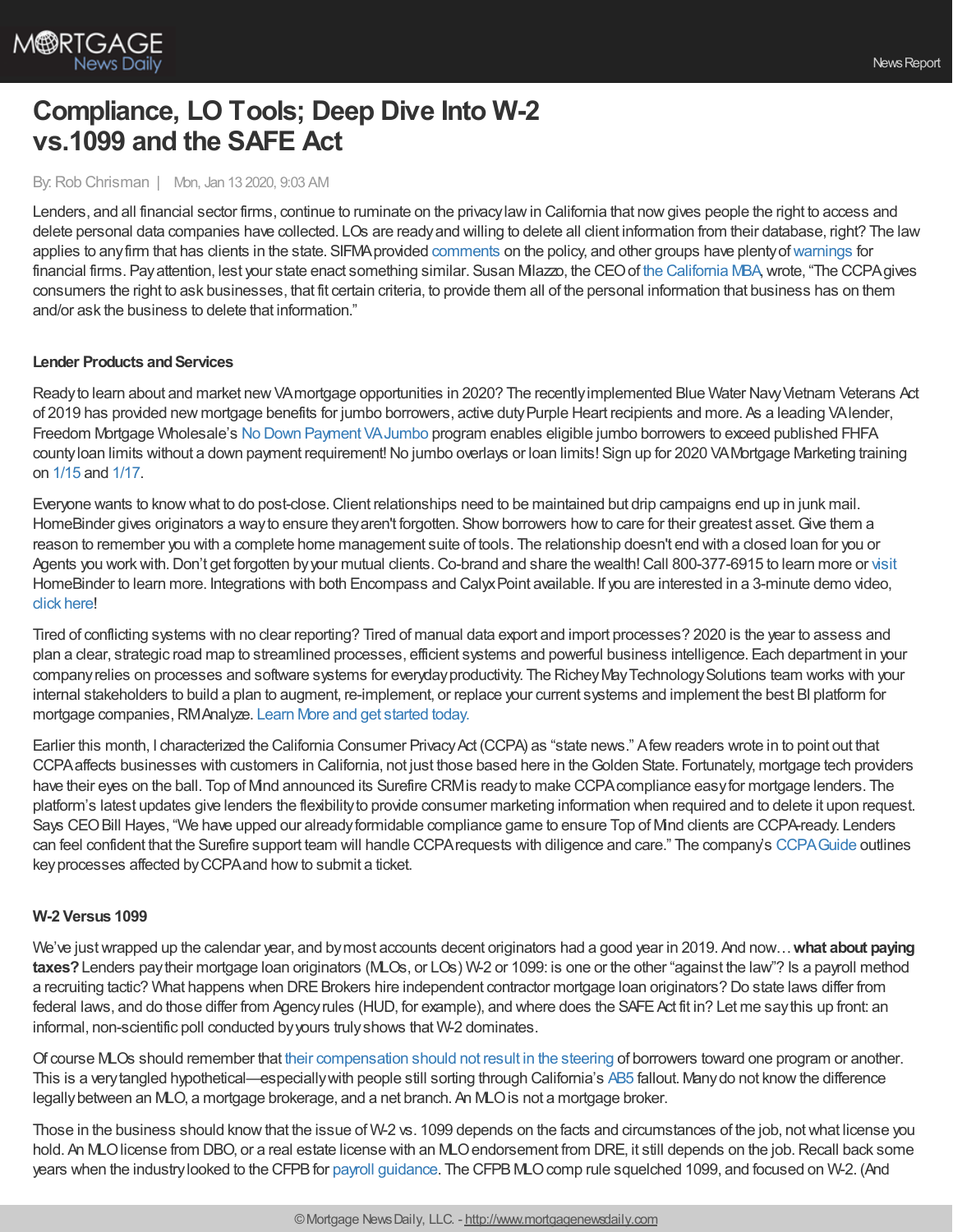## **M®RTGAGE News Daily**

### state laws do not supersede a Federal MLO Comp law.)

Some believe that the CFPB rule writers were anti small business and this was exemplified in the MLO comp rule. They point to lenders still running some form of net branch operation, which most regulators agree is illegal, and the individual branches are being 1099'd. Why? Because theyare free to charge 4+ points and regulators don'twant to lose companies? Possibly.

The W2 vs. 1099 question involves CFPB and HUD rules regarding loan officers, state and federal labor laws, definitions of broker versus banker versus loan officer, SAFE Act/state licensing laws, etc. As I [understand](http://www.mortgagenewsdaily.com/channels/pipelinepress/12182015-1099-versus-w-2.aspx) it, the reason Realtors can still be paid on a 1099 is because their strong support in numbers when theywent to lobbyfor an exception. In California there is a newlawdefining independent contractors that applies to everyone in the state, including mortgage brokers (realtors have a special exemption). Employees (and employers) are all subject to federal and state wage hour rules. The CFPB refers to Mortgagee Letter 2006-30 and affirms it will follow HUD's rule, which is to saythat Mortgage Brokers and Mortgage lenders must paytheir loan officers W-2 and that 1099 is illegal under HUD/CFPB Guidelines.

From California Melissa Richards, CMB, a Partner of Financial Services Regulation & Enforcement with Mayer Brown, has thoughts on the topic of DRE Brokers hiring independent contractor mortgage loan originators, taken largely from Section I of the draft letter she prepared for the California MBA to the California Department of Real Estate. Below is Ms. Richards's notes.

The federal SAFE Act and its implementing Regulation H(12 CFR Part 1008) requires states to impose state licensing on individual loan officers referred to as "mortgage loan originators" or "MLOs." [12 CFR§1008.103.] The SAFEAct further directs states to require individual loan officers to meet minimum eligibility criteria for MLO licensure that includes a requirement for the loan officer to be employed by a single sponsoring employer that holds state mortgage lender and/or mortgage broker licensing. Alternatively, if the individual is self-employed, they must hold both MLO licensure and state mortgage lender/broker licensure. [12 CFR §1008.103, supplemented by NMLS Resource Center including "Creating Relationships and Sponsorships" resource page.] In fact, the onlyreference made in Regulation Hto allowed independent contractors is in the context of loan underwriters and loan processors in Section 1008.103(d).]Of note, there is no distinction in MLO license eligibility criteria presented in the federal SAFE Act and its Regulation H between MLOs working for mortgage lenders vs mortgage brokers.

(Some will saythat) the SAFEAct, and its regulations, does not give definition to the term "employee." That statement is taken directlyfrom CFPB's SAFE Act 2012 Examination Manual in reference to the other SAFE Act Regulation G for financial institution MLO registrants. The SAFE Act's Regulation H for state licensed MLO's does give definition to the term "employee:" an individual (i) whose manner and means of performance ofwork are subject to the right of control of, or are controlled by, a person, and (ii) whose compensation for Federal income tax purposes is reported or required to be reported, on a W-2 form issued bythe controlling person. [12 CFR§1008.23.]

Applying this SAFE Act defining rule to DRE licensing of MLOs means that licensed real estate brokers and salespersons having MLO endorsement must be W-2 employed bya sponsoring DRElicensed real estate broker engaging in residential mortgage business, or be self-employed and operating under the authority of a DRE real estate broker license to conduct residential mortgage business. Due to the SAFE Act's single sponsor restriction, the individual cannot serve in both roles simultaneously and conduct residential mortgage business in California.

I further note that while the SAFE Act's Regulation H does grant limited exemption from state MLO licensing for individuals who perform real estate brokerage activities, that exemption does not extend to CADRElicensed real estate brokers and their loan officers engaging in residential mortgage business.Regulation H's exemption from state licensing is removed once "the individual is compensated directlyor indirectlybya lender, mortgage broker, or other loan originator or byan agent of such lender, mortgage broker or other loan originator." [12 CFR§1008.103(e)(1).]

### Thank you, Melissa!

The Knowledge Coop's President/Founder Ken Perryopined, "This 1099 question continues to persist. I am not an attorneybut I can tell you there is no wayin the world Iwould ever pay, or be paid, 1099 as a loan originator.Go check out the wage and hour laws in addition to HUD's [requirements](https://www.hud.gov/sites/documents/SFH_FAQ_PREVIEW.PDF), federal and state [licensing](https://www.consumerfinance.gov/policy-compliance/rulemaking/regulations/1026/36/#36-a-Interp-1) laws. I cannot find one area that allows for this. It is true that the Realtor lobbycarved out a sweet exemption for them but there isn't one for mortgage originators. It just isn't safe."

Running the risk of potential conflictwith Federal rules, or agreeing with those rules, states also address the issue. For example, in [Georgia](https://dbf.georgia.gov/mortgage-industry-frequently-asked-questions), "The onlywayto be paid on a 1099 is for a licensed companyto get paid on a 1099 in the company's name, or an individual licensed as a broker or lender to get paid on a 1099 in the individual's name. All other work as an "independent contractor" is prohibited from being compensated via 1099."

The [FDIC](https://www.fdic.gov/regulations/compliance/manual/5/v-15.1.pdf) tells us that "Employee" is not defined in the SAFE Act or SAFE Act regulation. However, the original regulation's preamble explains that the meaning of "employee" under the SAFE Act regulation is consistent with the common law right-to-control test. For example, the results of this test generallydetermine whether an institution files an Internal Revenue Service Form W-2 or Form 1099 for an individual.